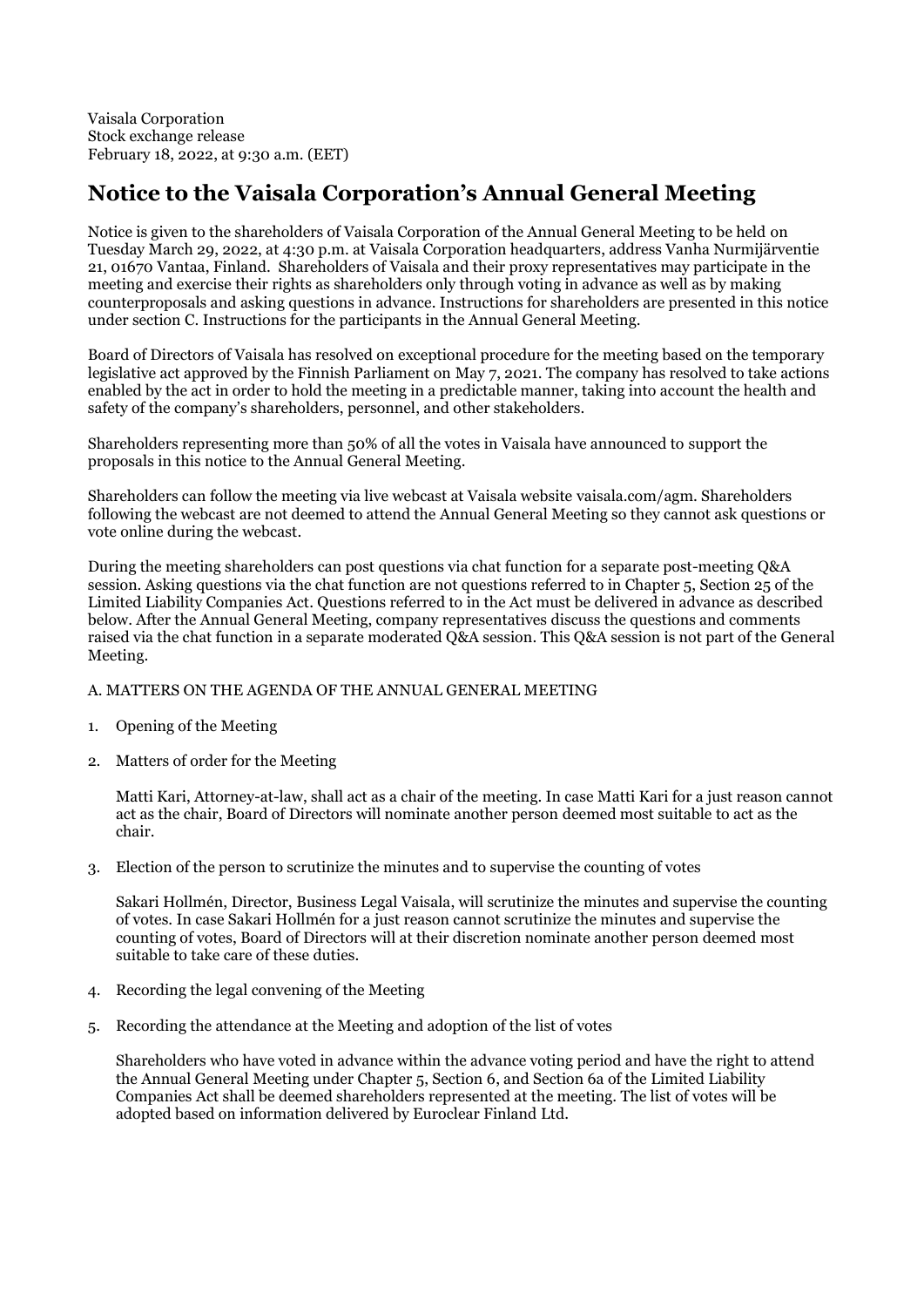6. Presentation of the annual accounts, the report by the Board of Directors and the auditor's report for the year 2021

As participation in the Annual General Meeting is possible only in advance, the annual accounts, including the report of the Board of Directors and the auditor's report, which will be published at the latest by March 4, 2022, and which are available on the company's website vaisala.com/agm, shall be deemed to have been presented to the General Meeting.

The presentation of the President and CEO will be presented during the meeting via live webcast and also be published on the company's website vaisala.com/agm.

7. Adoption of the annual accounts

The Board of Directors proposes that the Annual General Meeting would adopt the annual accounts. The Auditor has supported the adoption of the annual accounts.

8. Resolution on the use of the profit shown on the balance sheet and the payment of dividend

The Board of Directors proposes to the Annual General Meeting a dividend of EUR 0.68 per share out of distributable earnings of the fiscal year 2021 to be paid. The dividend would be paid to shareholders registered in the Register of Shareholders maintained by Euroclear Finland Ltd on the record date of the dividend distribution, March 31, 2022. The Board of Directors proposes that the dividend will be paid on April 11, 2022. Dividend shall not be paid to treasury shares.

Dividend proposed by the Board of Directors exceeds the minimum dividend in accordance with the Chapter 13, Section 7 of the Limited Liability Companies Act.

- 9. Resolution on the discharge of the members of the Board of Directors and the CEO and President from liability
- 10. Consideration of the Remuneration Report for governing bodies

As participation in the General Meeting is possible only in advance, the Remuneration Report published by a stock exchange release at the latest on March 4, 2022, is deemed to have been presented to the General Meeting. The Remuneration Report is available on the company's website vaisala.com/agm.

Ville Voipio, Chair of People and Sustainability Committee will discuss the Remuneration Report.

11. Resolution on the remuneration of the members of the Board of Directors

The Board of Directors proposes to the Annual General Meeting that the annual remuneration payable to the Board members elected at the same meeting for a term until the close of the Annual General Meeting in 2023 will remain as they are as follows: the Chair of the Board of Directors EUR 55,000 and each Board member EUR 40,000 per annum. Approximately 40% of the remuneration will be paid in Vaisala Corporation's series A shares acquired from the market and the rest in cash.

The Board of Directors proposes to the Annual General Meeting that the attendance fees will remain as are, and for the Chair of the Audit Committee they would be EUR 1,500 per attended meeting and EUR 1,000 for each member of the Audit Committee and Chair and each member of the People and Sustainability Committee and any other committee established by the Board of Directors for a term until the close of the Annual General Meeting in 2023. The attendance fees are paid in cash.

Possible travel expenses are proposed to be reimbursed according to the travel policy of the company.

12. Resolution on the number of members of the Board of Directors

Shareholders representing more than 10% of all the votes in Vaisala have announced their intention to propose to the Annual General Meeting, that the number of Board members be eight (8). The proposal for the number of the Board members is integrally related to the proposal by the same shareholders for the election of the members of the Board of Directors as presented in section 13 below.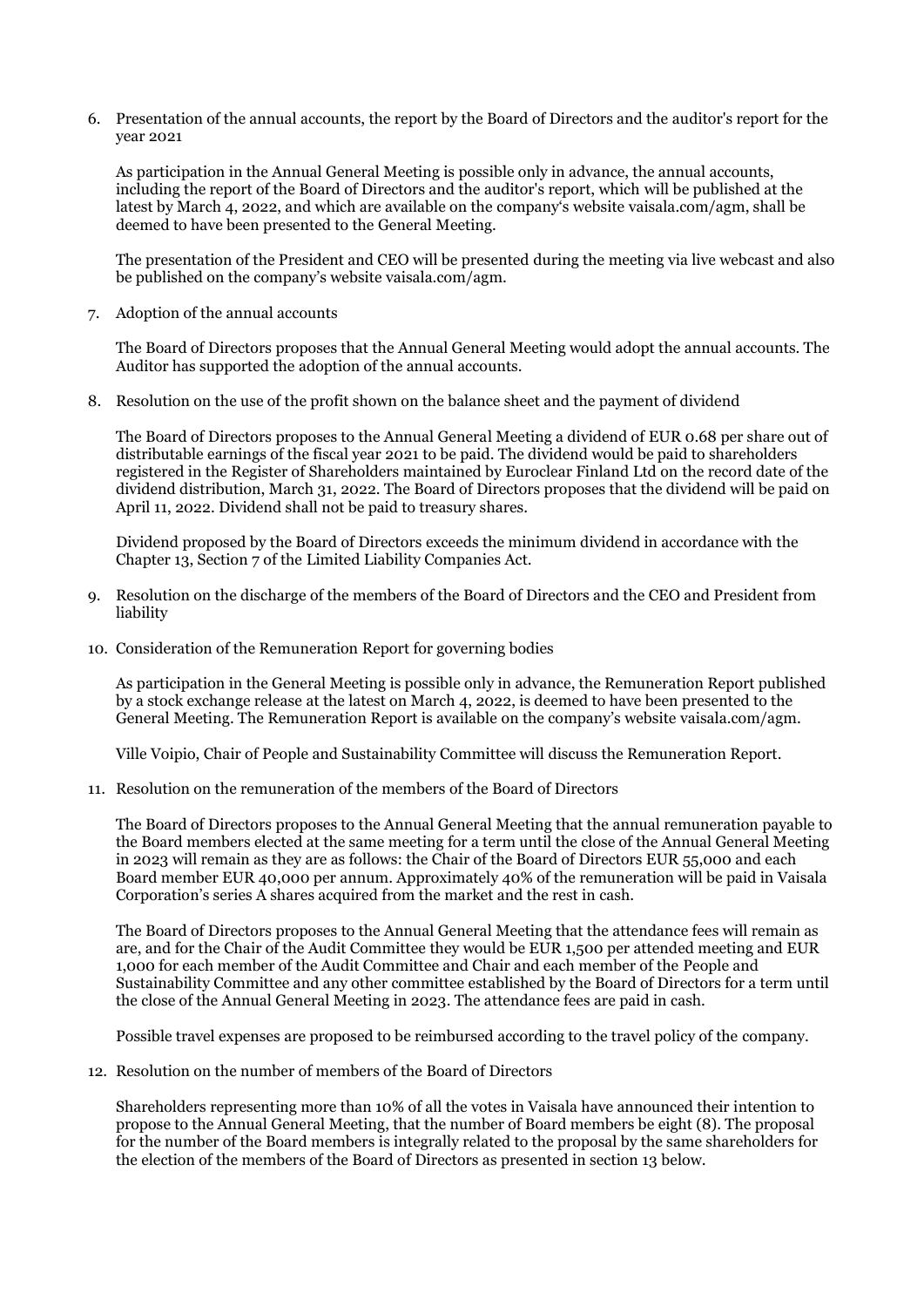13. Election of members of the Board of Directors

The term of office of Board members Petri Castrén, Kaarina Ståhlberg and Tuomas Syrjänen will end at the Annual General Meeting.

Shareholders representing more than 10% of all the votes in Vaisala have announced their intention to propose to the Annual General Meeting, that Petri Castrén, Kaarina Ståhlberg and Tuomas Syrjänen be re-elected as members of the Board of Directors. The candidates are proposed to be elected for a term until the close of the Annual General Meeting in 2025. The above-mentioned candidates have given their consent to the election and their personal information is presented on the company's website vaisala.com/investors.

14. Resolution on the remuneration of the Auditor

The Board of Directors proposes to the Annual General Meeting that the Auditor be reimbursed according to the invoice presented to the company.

15. Election of Auditor

The Board of Directors proposes on recommendation of the Audit Committee that Deloitte Oy, Audit Firm, be re-elected as the company's auditor. Deloitte has nominated Reeta Virolainen, APA, as the chief auditor.

16. Proposal by the Board of Directors for authorizing the Board of Directors to decide on the directed repurchase of own series A shares

The Board of Directors proposes that the Annual General Meeting authorize the Board of Directors to decide on the directed repurchase of a maximum of 800,000 of the company's own series A shares in one or more instalments with funds belonging to the company's unrestricted equity.

Shares shall be repurchased in a proportion other than that of the shareholders' current shareholdings in the company in public trading arranged by Nasdaq Helsinki Ltd at the market price on the moment of repurchase (directed repurchase). The shares shall be repurchased and paid according to the rules of Nasdaq Helsinki Ltd and Euroclear Finland Ltd. Shares so purchased can be used as consideration in possible acquisitions or in other arrangements that are part of the company's business, to finance investments, as part of the company's incentive programs, or be retained, conveyed, or cancelled by the company. The Board of Directors is authorized to decide on the repurchase of own shares in all other respects.

The Board proposes that this authorization is valid until the closing of the next Annual General Meeting, however, no longer than September 29, 2023. The authorization replaces the previous authorization for directed repurchase of own series A shares granted by the Annual General Meeting on March 30, 2021.

17. Proposal by the Board of Directors for authorizing the Board of Directors to decide on the issuance of the company's own shares

The Board of Directors proposes that the Annual General Meeting authorize the Board of Directors to decide on the issuance of the company's own shares as follows:

The authorization concerns only treasury series A shares. The authorization is limited to a maximum of 1,008,487 shares, which represents approximately 3.39% of series A shares in the company and approximately 2.77% of all shares in the company. The issuance of own shares may be carried out in deviation from the shareholders' pre-emptive rights (directed issue). The authorization entitles the issuance of treasury series A shares as a directed issue without payment as part of the company's sharebased incentive plans. The Board of Directors can also use this authorization to grant special rights entitling subscription of the company's own shares that are held by the company. The subscription price of the shares can instead of cash also be paid in full or in part as contribution in kind. The Board of Directors decides on all other conditions of the issuance of own shares.

The Board proposes that this authorization is valid until the closing of the next Annual General Meeting, however, no longer than September 29, 2023. The authorization for the company's incentive plans shall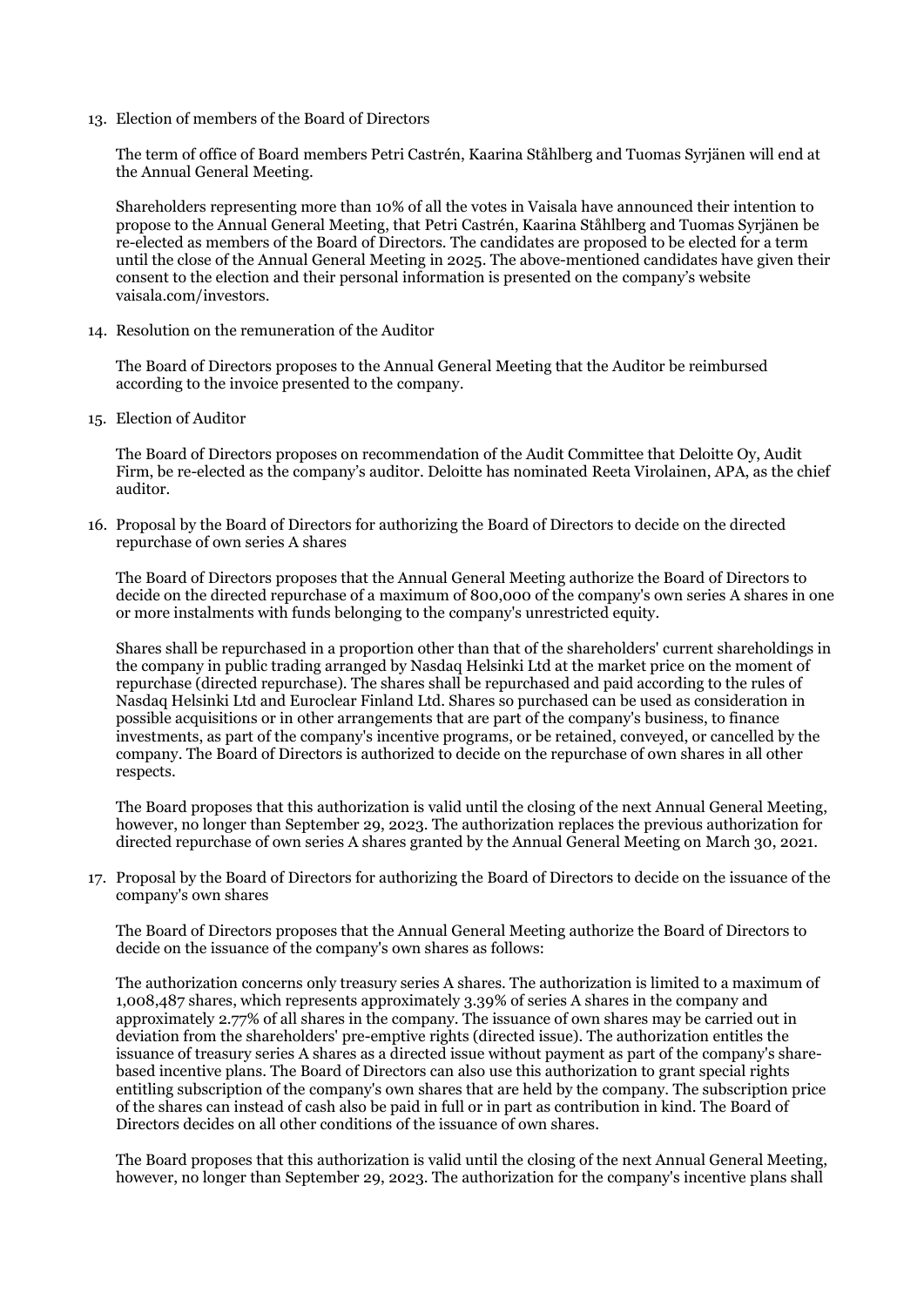however be valid until March 29, 2026. The authorization replaces the previous authorization for issuing own shares granted by the Annual General Meeting on March 30, 2021.

## 18. Closing of the Meeting

## B. DOCUMENTS OF THE ANNUAL GENERAL MEETING

The aforementioned proposals of the Board of Directors on the agenda of the Annual General Meeting and this notice are available at Vaisala's website at vaisala.com/agm starting from the publishing of this notice. The company's annual accounts, the review by the Board of Directors and the Auditor's report are available on the above-mentioned website as of March 4, 2022, at the latest. A copy of the annual accounts will be sent to shareholders upon request. The minutes of the Annual General Meeting will be available on website vaisala.com/agm no later than on April 12, 2022.

## C. INSTRUCTIONS FOR THE PARTICIPANTS IN THE ANNUAL GENERAL MEETING

Participation and exercise of shareholder rights in the Annual General Meeting is possible only by voting in advance, or by proxy, and by submitting counterproposals and asking questions in advance in accordance with the instructions given below.

1. Registered shareholder

Each shareholder, who is registered on March 17, 2022, in the Register of Shareholders maintained by Euroclear Finland Ltd, has the right to participate in the Annual General Meeting. A shareholder, whose shares are registered on their Finnish book-entry account, is registered in the Register of Shareholders of the company. Participation and exercise of shareholder rights in the Annual General Meeting is possible only by voting in advance, or by proxy as described below.

2. Notice of participation and voting in advance

The registration period and advance voting period shall commence on February 25, 2022, when the deadline for delivering counterproposals to be put to a vote has expired. A shareholder, who is registered in the company's shareholders' register and who wishes to participate in the Annual General Meeting by voting in advance, must register for the Annual General Meeting by giving a prior notice of participation and by delivering his/her votes in advance. Both the notice of participation and votes must be received by the company by no later than on March 22, 2022, at 4:00 p.m. Finnish time.

When registering, requested information such as the name, personal identification number, address and telephone number of the shareholder must be notified. If another representative than the proxy representative nominated by the company is used, the requested information such as the name and personal identification number must be notified also regarding such proxy representative. The personal data given to Vaisala, Euroclear Finland Ltd or the proxy representative nominated by the company will be used only in connection with the Annual General Meeting and with the processing of related registrations.

Shareholders with a Finnish book-entry account can register and vote in advance on certain matters on the agenda during the period February 25, 2022–March 23, 2022, in the following manners:

a. On the company's website vaisala.com/agm

Registering and voting in advance requires strong electronic identification (online banking codes or Mobile ID) for natural persons and business ID and the shareholder's book-entry account number for legal persons. If the shareholders that are legal persons use the electronic Suomi.fi eauthorization, registration requires a strong electronic authentication of the authorized person, which works with bank IDs or a mobile certificate.

b. By regular mail or e-mail

A shareholder may deliver an advance voting form available on the company's website vaisala.com/agm to Euroclear Finland Ltd by regular mail to Euroclear Finland Oy, Yhtiökokous, Vaisala AGM, PL 1110, FI-00101 Helsinki, Finland, or by e-mail to yhtiokokous@euroclear.eu.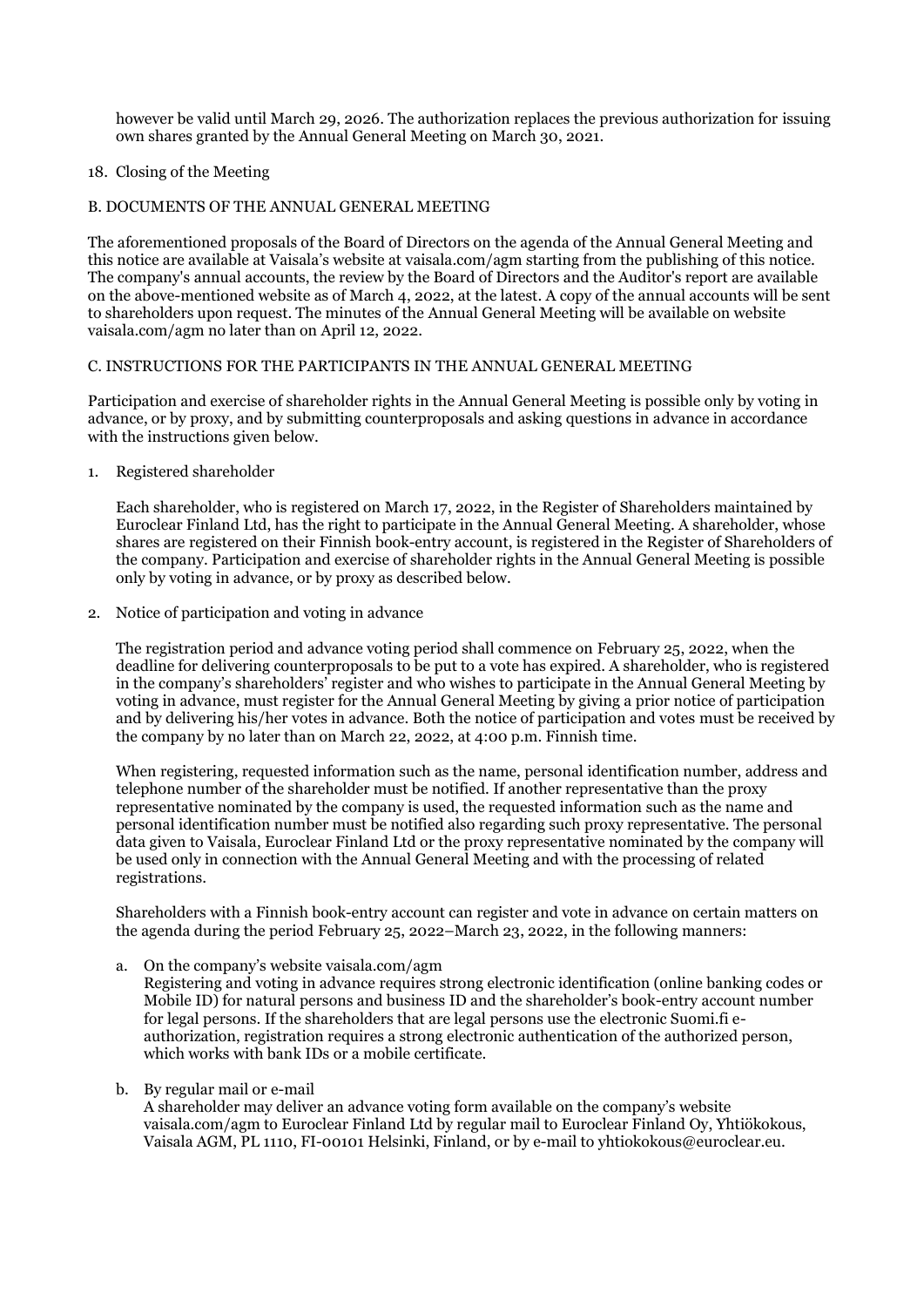If the shareholder participates in the meeting by sending the votes in advance by mail or email to Euroclear Finland Ltd, this constitutes due registration for the Annual General Meeting.

The advance voting form will be available on the company's website vaisala.com/agm no later than on February 25, 2022.

3. Proxy representative and powers of attorney

A shareholder may participate in the Annual General Meeting and exercise their rights at the General Meeting by proxy. The proxy representative of a shareholder is also required to vote in advance in the manner instructed in this notice. Shareholders not voting in advance are requested to use independent proxy service arranged by the company and authorize the independent proxy representative nominated by the company, Päivi Kuitunen, Counsel of Borenius Attorneys Ltd., or a person designated by her to represent the shareholder and exercise on his/her behalf the right to vote through the advance voting procedure in accordance with the voting instructions given by the shareholder. Shareholders cannot ask questions or make counterproposals via proxy service. Shareholders can ask questions and make counterproposals as set out in section C.5. Other instructions and information below.

The contact information of the independent proxy representative: Counsel Päivi Kuitunen, Borenius Attorneys Ltd, Eteläesplanadi 2, FI-00130 Helsinki, Finland, or by e-mail AGMVaisala@borenius.com. When authorizing the independent proxy representative, the shareholder must deliver to the proxy representative a dated proxy document as well as voting instructions no later than on March 21, 2022, by which time the documents must be received by the proxy representative.

Shareholder can use proxy service nominated by the company at company's cost.

A proxy representative shall produce a dated proxy document or otherwise in a reliable manner demonstrate their right to represent the shareholder. Should a shareholder participate in the General Meeting by means of several proxy representatives representing the shareholder with shares in different book-entry accounts, the shares by which each proxy representative represents the shareholder shall be identified in connection with the registration for the Annual General Meeting. The proxy representative of a shareholder is also required to vote in advance in the manner instructed in this notice.

A template for the proxy document and voting instructions will be available on the company's website vaisala.com/agm by no later than February 25, 2022, once the deadline for delivering counterproposals to be put to a vote has expired. In case shareholder wishes to use other proxy representative than the one nominated by the company, proxy documents should be delivered in originals to Vaisala Oyj, Päivi Aaltonen, PL 26, 00421 Helsinki, Finland or by email to yhtiokokous@vaisala.com before the end of the registration time.

Delivery of a proxy document and votes in advance to Euroclear Finland Ltd before the expiration of the period for the notice of participation constitutes due registration for the Annual General Meeting if the information required for registering for the meeting set out in C.2. above is included in the documents.

Shareholders that are legal persons can also use the electronic Suomi.fi authorization service instead of the traditional proxy in Euroclear Finland's general meeting service. In this case, the shareholder that is legal person authorizes an assignee nominated by it in the Suomi.fi service at website suomi.fi/eauthorizations using the authorization topic "Representation at the General Meeting". The assignee must identify themselves with strong electronic authentication in Euroclear Finland's general meeting service when registering, after which the electronic mandate is automatically checked. The strong electronic authentication works with personal banking IDs or a mobile certificate. More information can be found at website suomi.fi/e-authorizations.

4. Holders of nominee registered shares

A holder of nominee-registered shares has the right to participate in the Annual General Meeting by virtue of such shares, based on which they on the record date of the Annual General Meeting March 17, 2022, would be entitled to be registered in the shareholders' register of the company held by Euroclear Finland Ltd. The right to participate in the Annual General Meeting requires, in addition, that the shareholder on the basis of such shares has been temporarily registered into the shareholders' register held by Euroclear Finland Ltd no later than on March 24, 2022, 10:00 a.m. Finnish time. As regards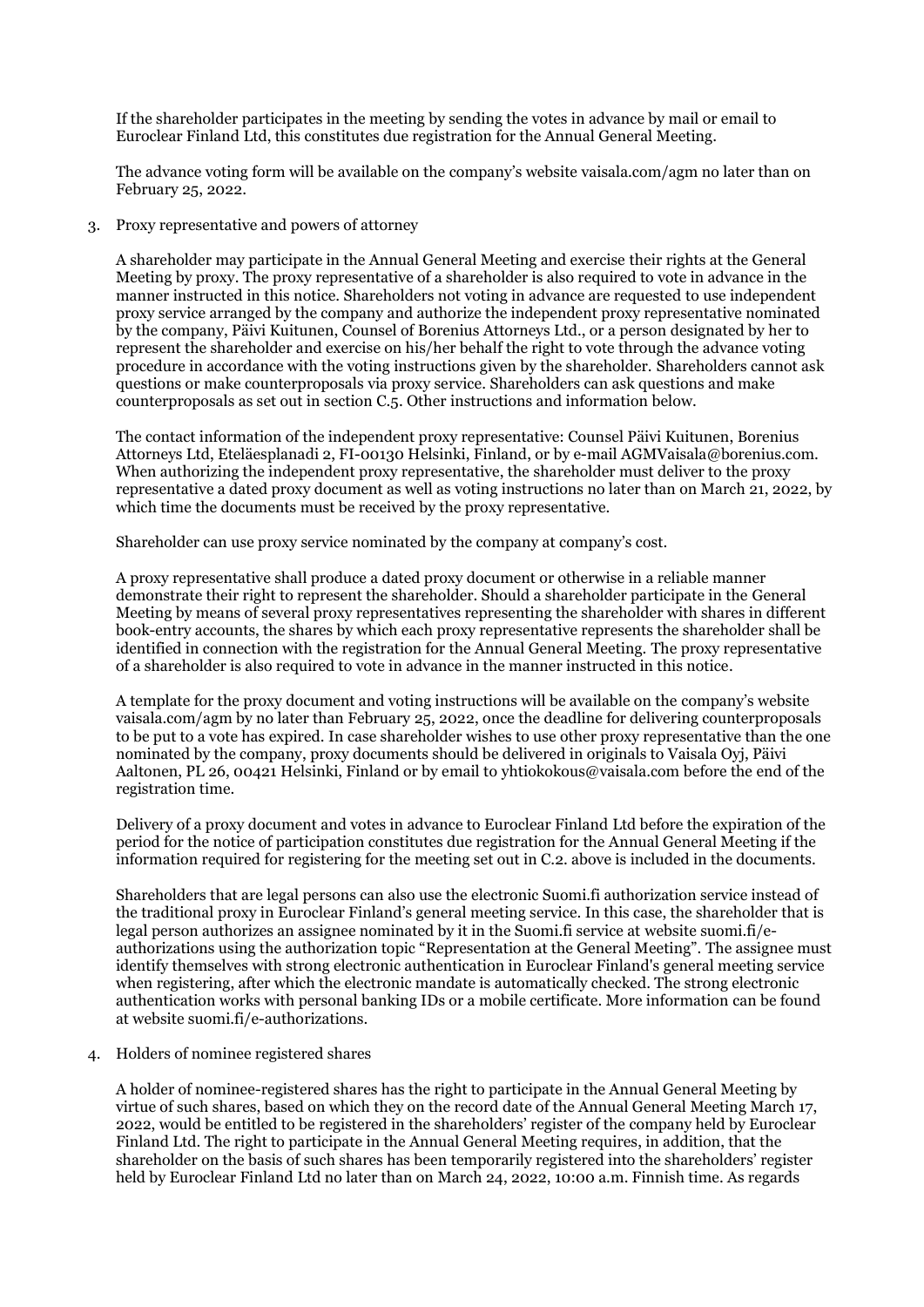nominee-registered shares this constitutes due registration for the Annual General Meeting. Changes in shareholding after the record date do not affect the right to participate in the meeting or the number of voting rights held in the meeting.

A holder of nominee-registered shares is advised to request without delay necessary instructions regarding the temporary registration in the shareholders' register of the company, the issuing of proxy documents and registration for the Annual General Meeting from their custodian bank. The account management organization of the custodian bank will temporarily register a holder of nominee-registered shares, who wants to participate in the Annual General Meeting, into the shareholders' register of the company at the latest by the time stated above. In addition, the account management organization of the custodian bank must see to the voting in advance on behalf of a holder of nominee-registered shares within the registration period applicable to nominee-registered shares.

5. Other instructions and information

Shareholders holding at least one hundredth of all of the shares in the company have the right to make a counterproposal to the proposals for resolutions on the agenda of the Annual General Meeting, which will be put to a vote. Such counterproposals must be delivered to the company by e-mail to yhtiokokous@vaisala.com by no later than February 23, 2022, at 4:00 p.m. Finnish time. Shareholders making a counterproposal must in connection with delivering the counterproposal present evidence of their shareholdings. The counterproposal will be considered at the Annual General Meeting, provided that the shareholder has the right to participate in the Annual General Meeting and that the shareholder holds shares corresponding to at least one hundredth of all of the shares in the company on the record date of the Annual General Meeting. If the counterproposal will not be taken up for consideration at the Annual General Meeting, the votes given in favor of the counterproposal will not be taken into account. The company will publish possible counterproposals to be put to a vote on the company's website vaisala.com/agm by no later than February 25, 2022.

A shareholder may ask questions pursuant to Chapter 5, Section 25 of the Limited Liability Companies Act until March 14, 2022, at 4:00 p.m. Finnish time by e-mail to yhtiokokous@vaisala.com. Such questions by shareholders, responses to such questions by the company's management as well as other counterproposals than those put up to a vote are available on the company's website vaisala.com/agm by no later than March 18, 2022. As a prerequisite for asking questions or counterproposals, shareholder must present sufficient evidence to the company of their shareholdings.

On the date of this notice of the Annual General Meeting, February 17, 2022, the total number of shares in Vaisala Corporation is 36,436,728 shares comprised of 6,731,092 series K shares and 29,705,636 series A shares. Vaisala has 335,655 series A shares in treasury. Each series K share entitles its holder to twenty (20) votes and each A share entitles its holder to one (1) vote. The total number of votes excluding the treasure shares is 163,991,821 of which series K shares represent 134,621,840 votes and series A shares represent 29,369,981 votes.

The Annual General Meeting will be available as webcast on March 29, 2022, at 4:30 p.m. Finnish time onwards. The link to the live stream can be found at vaisala.com/agm.

Vantaa, February 17, 2022 Vaisala Corporation Board of Directors

**Additional information** Katriina Vainio, General Counsel Tel. +358 400 790 212

**Distribution**

Nasdaq Helsinki Key media vaisala.com